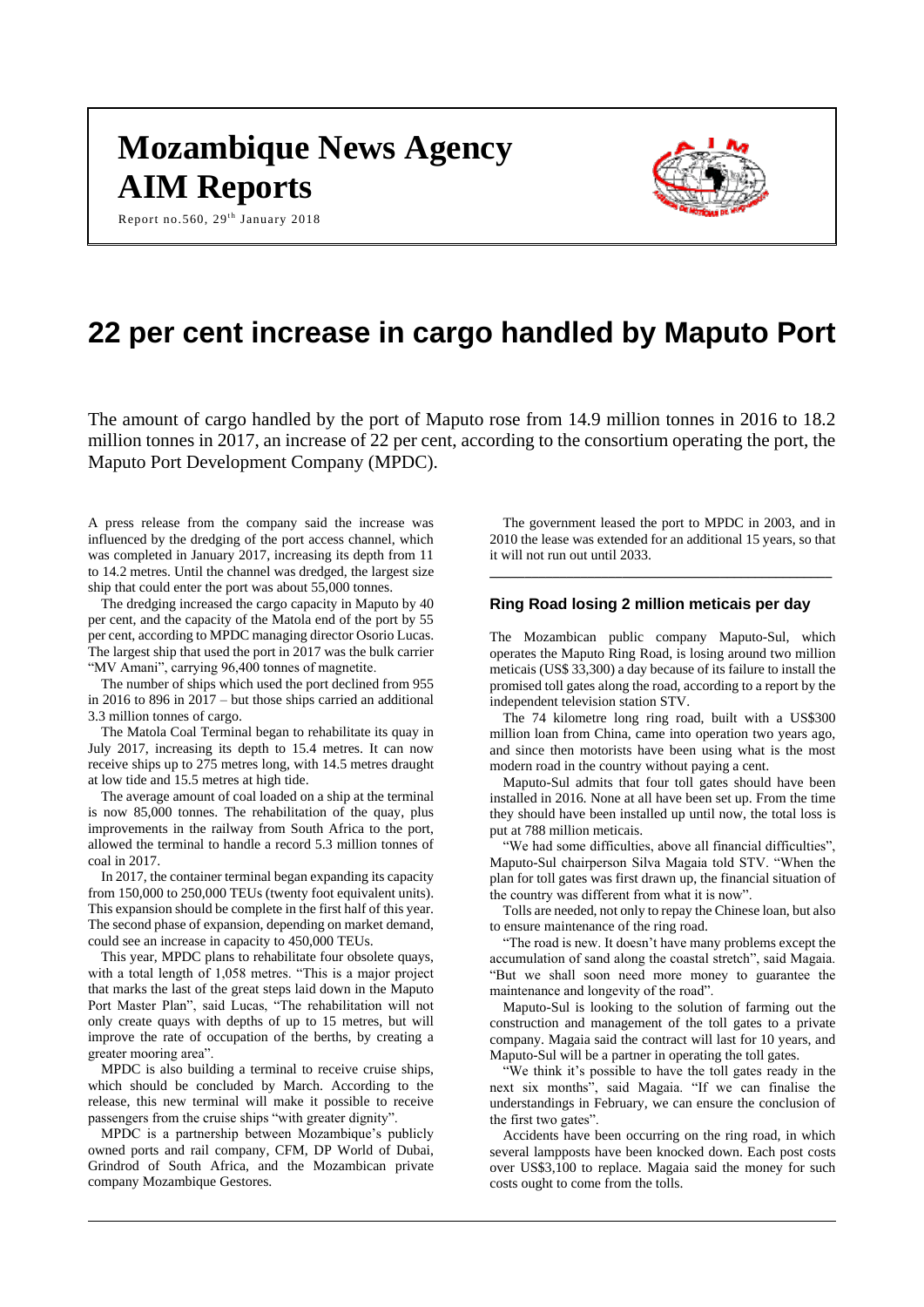# **Second round required for Nampula byelection**

It has been confirmed that no candidate in the by-election in the northern city of Nampula, held on 24 January, received more than half of the votes cast, and there must therefore be a second round.

The National Elections Commission (CNE) on 28 January "requalified" some of the votes declared invalid at the polling stations in the by-election, but this made no material difference to the result.

With the requalified votes included, the final totals and percentages from the by-election are as follows:

| Valid votes                | 71,975 |             |
|----------------------------|--------|-------------|
| Amisse Cololo (Frelimo)    | 32,037 | $(44.11\%)$ |
| Paulo Vahanle (Renamo)     | 29,023 | $(40.42\%)$ |
| Carlos Saide (MDM)         | 7.271  | $(10.1\%)$  |
| Mario Albino (Amusi)       | 3,071  | $(4.28\%)$  |
| Filomena Mutoropa (Pahumo) | 573    | $(0.8\%)$   |

As no candidate received over 50 per cent of the vote, a second round must be held between the two candidates with the most votes, Cololo and Vahanle.

Speaking in Nampula at a Saturday press conference, Frelimo Political Commission member Tomaz Salomao claimed Frelimo was comfortable with the first round results. The numbers showed that Cololo "is leading without any doubt", he said.

Sitting beside Salomao, Cololo denied rumours circulating on social media that he had suffered a stroke when it became clear that he had not won in the first round. Cololo certainly appeared perfectly healthy as he addressed the media.

Renamo has grounds for optimism about the second round, in that a large proportion of those who voted for the MDM are expected to vote for Vahanle than for Cololo in the run-off.

However, almost 75 per cent of Nampula's registered voters did not vote and the two candidates will also be seeking these abstainers.

The MDM's poor result has led to recriminations inside this party. One prominent MDM member, Antonio Frangoulis, who is a regular guest on chat shows on the independent television station STV, openly blamed the party's leader, Daviz Simango, for the Nampula defeat.

He accused Simango of mismanaging the crisis in the relations between Amurane and the MDM leadership. Although Amurane never formally left the MDM prior to his assassination on 4 October, he was openly hostile to Simango, and promised that he would stand for a second term as Nampula mayor, but not as an MDM candidate.

Frangoulis also criticised Simango for picking Carlos Saide as the MDM candidate, pointing out that Saide was a city councillor expelled by Amurane, supposedly for corruption. He said that Simango had never called any meeting to discuss the problems in Nampula that affected the credibility and the image of the MDM.

He declared that Simango, as President of the MDM, "is politically responsible for the political embarrassments which pushed the MDM to this heavy and shameful defeat".

It is likely that the second round of voting will take place in March.

#### **Assassin sentenced to 24 years for murder of prosecutor**

The Maputo Provincial Court, sitting in the city of Matola, on 26 January sentenced Amad Antonio Mabunda to 24 years imprisonment for the murder of prominent prosecutor, Marcelino Vilanculos, in April 2016.

Although Vilanculos lived in Matola, he worked in the Maputo City branch of the Public Prosecutor's Office, where he was one of the key prosecutors working on the spate of kidnappings of wealthy business people that had struck the city since late 2011.

The Matola court accepted the prosecution case that the motive for the murder was to obstruct the investigations into the kidnappings.

The three man death squad that murdered Vilanculos was led by Jose Ali Coutinho. He recruited the two others, Mabunda, who fired the fatal shots, and Abdul Tembe, who drove the car. The three met each other when they were all serving terms in the Maputo top security prison.

All three were arrested – but by the time of the trial only Mabunda was still in custody. Tembe escaped from Maputo Central Prison during a thunderstorm on the night of 24 October 2016. The director of the prison, Castigo Machaieie, and eight prison guards were detained on suspicion of facilitating Tembe's escape. Tembe has not been seen since the escape.

On 24 April last year Coutinho was sprung from custody. Coutinho and a second prisoner, Alfredo Muchanga (not believed to be associated with the Vilankulos murder) were taken from their cells in the Maputo City Police Command, and driven towards a Maputo police station, where they were to be interrogated in connection with alleged attempts to sabotage the security system in their cells. Before they could reach their destination, the vehicle, belonging to the Criminal Investigation Police (PIC), was ambushed by a group of four armed men, all wearing hoods.

The assailants fired more than 20 shots, mostly at the tyres of the police vehicle, immobilising it. The two policemen in the car, a Land Cruiser, fled for their lives, allowing the gangsters to rescue Coutinho and Muchanga. But it soon turned out that this was not an escape at all: three days later, the bodies of Coutinho and Muchanga were found in a shallow grave in Moamba district, about 60 kilometres north of Maputo. Coutinho had not been released – he had been silenced.

An alleged accomplice in the murder, Edith D`Campta da Câmara Cylindo, was also tried. Although this was technically a separate case, the Maputo Provincial Court also delivered its verdict. Judge Samuel Artur found there was not enough evidence to tie Cylindo to the assassination.

The prosecution had argued that she had provided the death squad with information on the movements of Vilanculos. The prosecution said she had been contacted by Coutinho, to help the death squad identify the victim. So not only did she follow the prosecutor's car, but she also photographed Vilanculos, and gave the photos to Coutinho. According to the prosecution, after the murder Coutinho paid Cylindo 500,000 meticais (US\$8,400).

The judge, however, ruled that the prosecution had not produced enough evidence to convict Cylindo.

Notably absent from the trial was whoever gave Coutinho his orders. The prosecutors believed that Coutinho was closely linked with Momad Assife Abdul Satar (better known as "Nini"), and that both were connected to the wave of kidnappings.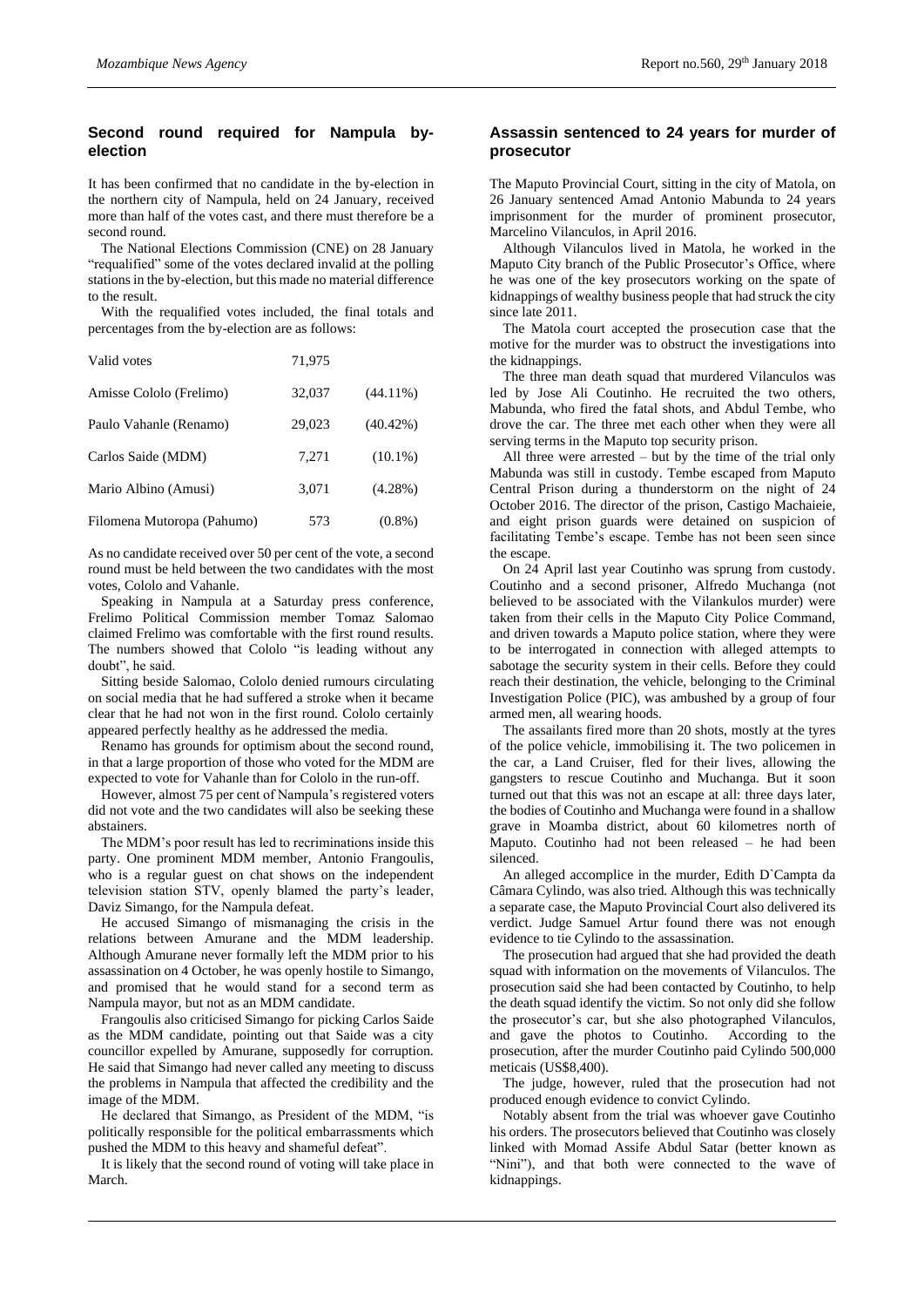#### **Cholera cases continue to rise in Cabo Delgado**

The number of cholera cases in the northern province of Cabo Delgado has steadily increased, the National Director of Public Health, Rosa Marlene, told reporters on 24 January.

During the previous week the health authorities announced there was an outbreak of cholera in the Cabo Delgado provincial capital, Pemba, and Marlene has admitted that the situation is worsening.

Speaking to the press after an official ceremony to distribute hearing aids to children with hearing disabilities, Marlene said "We would like the figures to show that the number of cholera cases is dropping, but that's not the trend. Cholera is on the increase because, for example, latrines are not used properly in Cabo Delgado. This increase shows that we are failing".

Marlene said that the cumulative number of cholera cases diagnosed so far was 92. On 24 January ten new cases entered Cabo Delgado health units - twice as many as the day before.

Cabo Delgado has been lashed by severe storms. Marlene feared that, if it continues to rain in the province, "the number of cases of cholera and diarrhoea will increase".

Cholera is a water-borne disease, and spreads most easily through the drinking of contaminated water. Heavy rains and poor sanitation create the conditions for human waste, carrying the cholera bacterium, to seep into the water supply.

So far there have been no deaths in the Pemba cholera outbreak.

There has also been a rise in other diarrhoeal diseases. In all cases, the victims are checked to make sure that they are not carrying cholera.

#### **Tax revenue expected to reach US\$3.7 billion**

The Mozambican Tax Authority (AT) forecasts tax collection in 2018 of 222 billion meticais (US\$3.73 billion), excluding payments from the foreign investment megaprojects.

In 2017, the AT collected 202.25 billion meticais which was more than 8.5 per cent greater than its initial target.

Speaking at a Maputo press conference on 23 January, after a meeting between the AT and Maputo business people, the general inspector of taxes, Augusto Tacarindua, said that the AT could very well exceed its target for this year too, since it is currently updating its database of taxpayers.

He announced that as from 1 February the AT will fine all taxpaying businesses that fail to issue invoices or receipts. But the likelihood of any serious implementation of this threat is minimal – AT documents show that in the last quarter of 2017, out of 3,924 taxpayers, only 704 issued invoices.

Tacarindua also threatened fines for printing companies which print invoices without due authorisation, and for taxpayers who use invoices printed by unauthorised printing companies, or who use electronic mechanisms for issuing invoices without due authorisation.

During the meeting, some participants complained that the AT sometimes sends three or four brigades to a company to carry out the same kind of inspection, within a short space of time. Such overlapping audits, said businessman Antonio Langa, make it difficult to deal with the documentation that should be presented.

"In the same year we receive four audit teams and they are not coordinated", he said. "When the first team arrives we hand over all the material, and before we can adjust the other papers another team arrives. This complicates our activities".

AT chairperson Amelia Nakhare admitted that what is laid down in the legislation is different from the reality found on the ground. Nonetheless, she urged her audience to obey fiscal laws scrupulously, otherwise they risked being penalised.

#### **Maputo Council demolishes informal stalls**

Maputo Municipal Council on 26 January began to demolish informal stalls in the urban district of Katembe, located near the jetty used by the Maputo-Katembe ferry service.

The stall owners reacted with outrage, although they had been warned three times to move because they were occupying space on which the Council intends to build a road.

The first warning came in May 2017, when the Council told the stallholders they would have to move. The Council offered them land elsewhere, but they refused to move, saying the new site was "too far away". The stallholders demanded compensation, but the Council said they had no right to any compensation.

Two further warnings came, the latest on 5 January, and still the stallholders refused to go. Now the Council has shown that its threat to remove the stalls by force was serious. According to a report on the independent television station STV, on one plot of land the bulldozers destroyed 14 stalls.

There has been a trend for informal markets to spring up on unused land, and although they have no legal right to the land, the stallholders have often been tolerated and have become part of the urban landscape. The tolerance then backfires when the municipal authorities want to use the land for something else, and the stallholders refuse to move.

The stalls sell to people using the ferry. But in a few months time when the Maputo-Katembe bridge opens, there will be no more requirement for a ferry service and the main clientele for the stalls will disappear.

#### **Record production at Kenmare mine**

The Irish company Kenmare Resources, which operates the Moma Titanium Minerals mine, on the coast of the northern Mozambican province of Nampula, has reported record annual production in 2017 of the three minerals it extracts – ilmenite (iron titanium oxide), rutile (titanium dioxide) and zircon (zirconium silicate).

Kenmare's review of the year said that ilmenite production increased by 11 per cent, from 903,300 tonnes in 2016 to 998,200 tonnes in 2017. Over the year, zircon production increased by nine per cent, from 68,200 to 74,000 tonnes. Rutile production of 9,100 tonnes was a 17 per cent improvement on the 2016 figure.

Total shipments of finished products were up by two per cent, from 1,024,200 to 1,040,400 tonnes.

The company's net debt fell from US\$44.8 to US\$34.1 million. Kenmare is optimistic about the future, since prices have increased for all its products, and the outlook is favourable for ilmenite and zircon demand in 2018.

The Kenmare managing director, Michael Carvill, commented "2017 was a further consecutive year of record delivery for Kenmare. Both production and shipments of all products were at record levels".

He expected production in 2018 "to moderate slightly, mainly due to lower opening stockpiles, though ilmenite shipment volumes are expected to be maintained as finished goods inventory is drawn down".

Kenmare expects the prices for its minerals to increase still further in 2018, benefitting from new contract prices and higher spot prices, particularly for zircon.

This is a condensed version of the AIM daily news service – for details contact [pfauvet@live.com](mailto:pfauvet@live.com) \_\_\_\_\_\_\_\_\_\_\_\_\_\_\_\_\_\_\_\_\_\_\_\_\_\_\_\_\_\_\_\_\_\_\_\_\_\_\_\_\_\_\_\_

\_\_\_\_\_\_\_\_\_\_\_\_\_\_\_\_\_\_\_\_\_\_\_\_\_\_\_\_\_\_\_\_\_\_\_\_\_\_\_\_\_\_\_\_